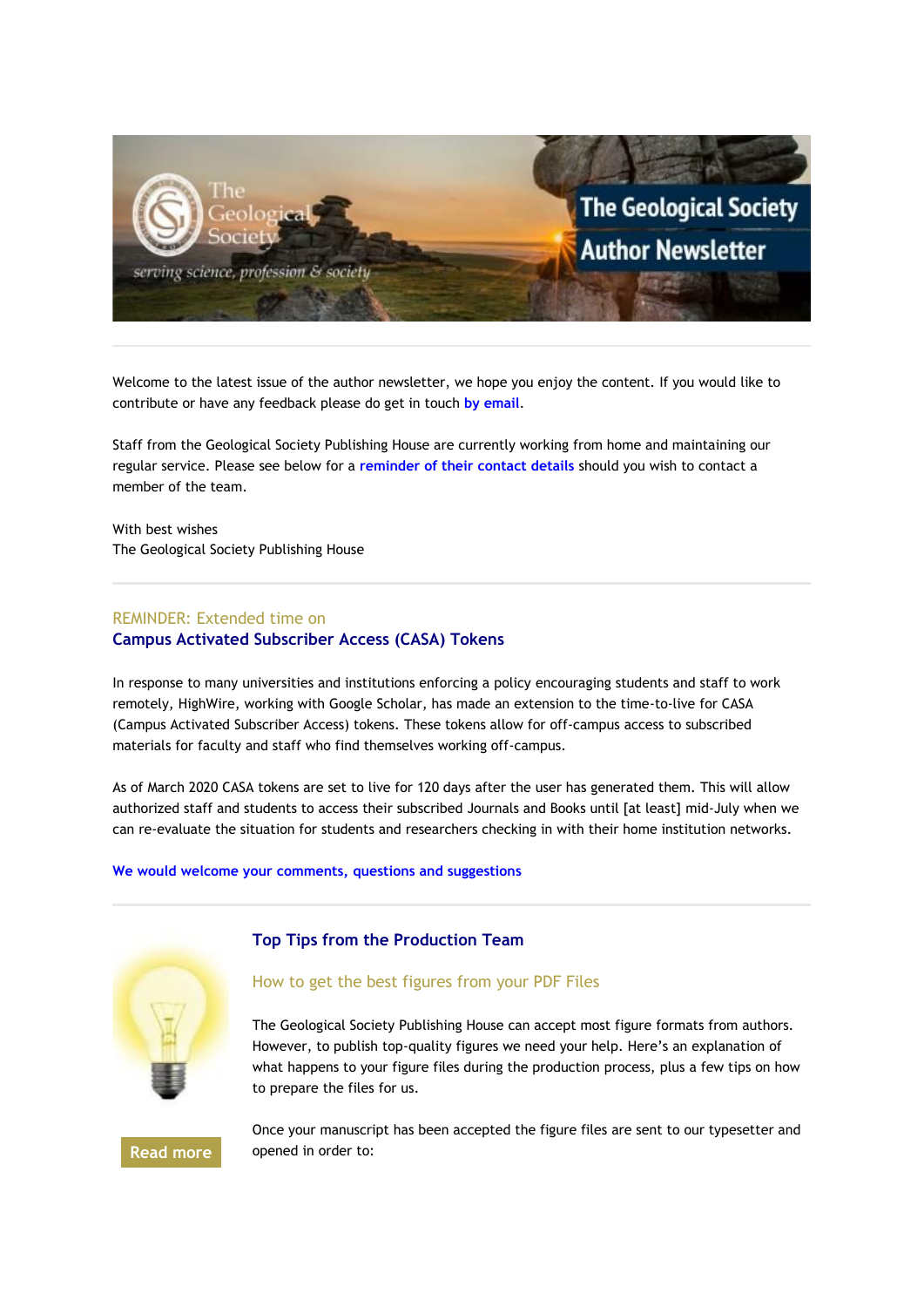- resize the image to an appropriate size
- carry out any editorial corrections;
- change the colour mode from RGB (online colour) to CMYK (print colour);
- fix any errors.

If we receive PDF or '.ai' figure files they have to be opened in Adobe Illustrator...**[continue reading](https://eur01.safelinks.protection.outlook.com/?url=http%3A%2F%2Fgeologicalsociety.msgfocus.com%2Fc%2F14uQ27gf1j0EeSO9O8Ta&data=02%7C01%7Cphilippa.badman%40geolsoc.org.uk%7C6a25191747ce42cf036308d83882489d%7C8793af0570194bd4bcbe1895301e92f9%7C0%7C0%7C637321479499916936&sdata=urSk31L68esrgIY1tVC%2BISs2tJapnJAdF1KxsrkPc9A%3D&reserved=0)**

The production team

**[View all top tips from the production team](https://eur01.safelinks.protection.outlook.com/?url=http%3A%2F%2Fgeologicalsociety.msgfocus.com%2Fc%2F14uQ3FmtMn0D9DcY2Auh&data=02%7C01%7Cphilippa.badman%40geolsoc.org.uk%7C6a25191747ce42cf036308d83882489d%7C8793af0570194bd4bcbe1895301e92f9%7C0%7C0%7C637321479499916936&sdata=EuS6qmPKodF8wOfeWNQx8fxBUxoAY8VvIMnBSmIFRG8%3D&reserved=0)**

## **Journal Thematic Collections**



# Call for papers: Thematic Collection on 'Geoscience for CO<sup>2</sup> Storage' in *Petroleum Geoscience*

*Petroleum Geoscience* is pleased to announce a call for papers on 'Geoscience for  $CO<sub>2</sub>$  storage' as part of its growing collection of papers on many aspects of geoenergy and applied earth science. The goal of this thematic collection is to bring together wide-ranging strands of research and current practice to illustrate recent progress and future directions. Suggested themes include: regional screening and maturation of CO2 storage prospects, quantification of storage containment systems, predictive models of storage sites and processes, injectivity, geomechanics and pressure management, novel approaches to monitoring of injected CO₂, and long-term evolution of CO₂ in the subsurface. **[More information](https://eur01.safelinks.protection.outlook.com/?url=http%3A%2F%2Fgeologicalsociety.msgfocus.com%2Fc%2F14uQ6LyXiv0AZ80AvtGv&data=02%7C01%7Cphilippa.badman%40geolsoc.org.uk%7C6a25191747ce42cf036308d83882489d%7C8793af0570194bd4bcbe1895301e92f9%7C0%7C0%7C637321479499926940&sdata=kiU0jGCT%2BbNyF%2Bk0oRfwtYiIrG%2BRp5Wbf0nRb5AAQgU%3D&reserved=0)  [can be found here](https://eur01.safelinks.protection.outlook.com/?url=http%3A%2F%2Fgeologicalsociety.msgfocus.com%2Fc%2F14uQ6LyXiv0AZ80AvtGv&data=02%7C01%7Cphilippa.badman%40geolsoc.org.uk%7C6a25191747ce42cf036308d83882489d%7C8793af0570194bd4bcbe1895301e92f9%7C0%7C0%7C637321479499926940&sdata=kiU0jGCT%2BbNyF%2Bk0oRfwtYiIrG%2BRp5Wbf0nRb5AAQgU%3D&reserved=0)**

# Call for papers: Thematic Collection on 'Digitization and Digitalization in engineering geology and hydrogeology' in *Quarterly Journal of Engineering Geology and Hydrogeology*  (Extended Deadline)

The *Quarterly Journal of Engineering Geology and Hydrogeology* (QJEGH) is calling for papers to be submitted to the 'Digitization and Digitalization in engineering geology and hydrogeology' thematic collection. A range of article types are encouraged.

Deadline extended, papers should be submitted no later than 30 November 2020.

**[More information can be found here](https://eur01.safelinks.protection.outlook.com/?url=http%3A%2F%2Fgeologicalsociety.msgfocus.com%2Fc%2F14uQ9RLqOD0yOCOcYmSJ&data=02%7C01%7Cphilippa.badman%40geolsoc.org.uk%7C6a25191747ce42cf036308d83882489d%7C8793af0570194bd4bcbe1895301e92f9%7C0%7C0%7C637321479499936929&sdata=g5N6AnX4h%2BqWgS1C5e93%2B%2BWnub2xdk78sQzYOYIdKmY%3D&reserved=0)**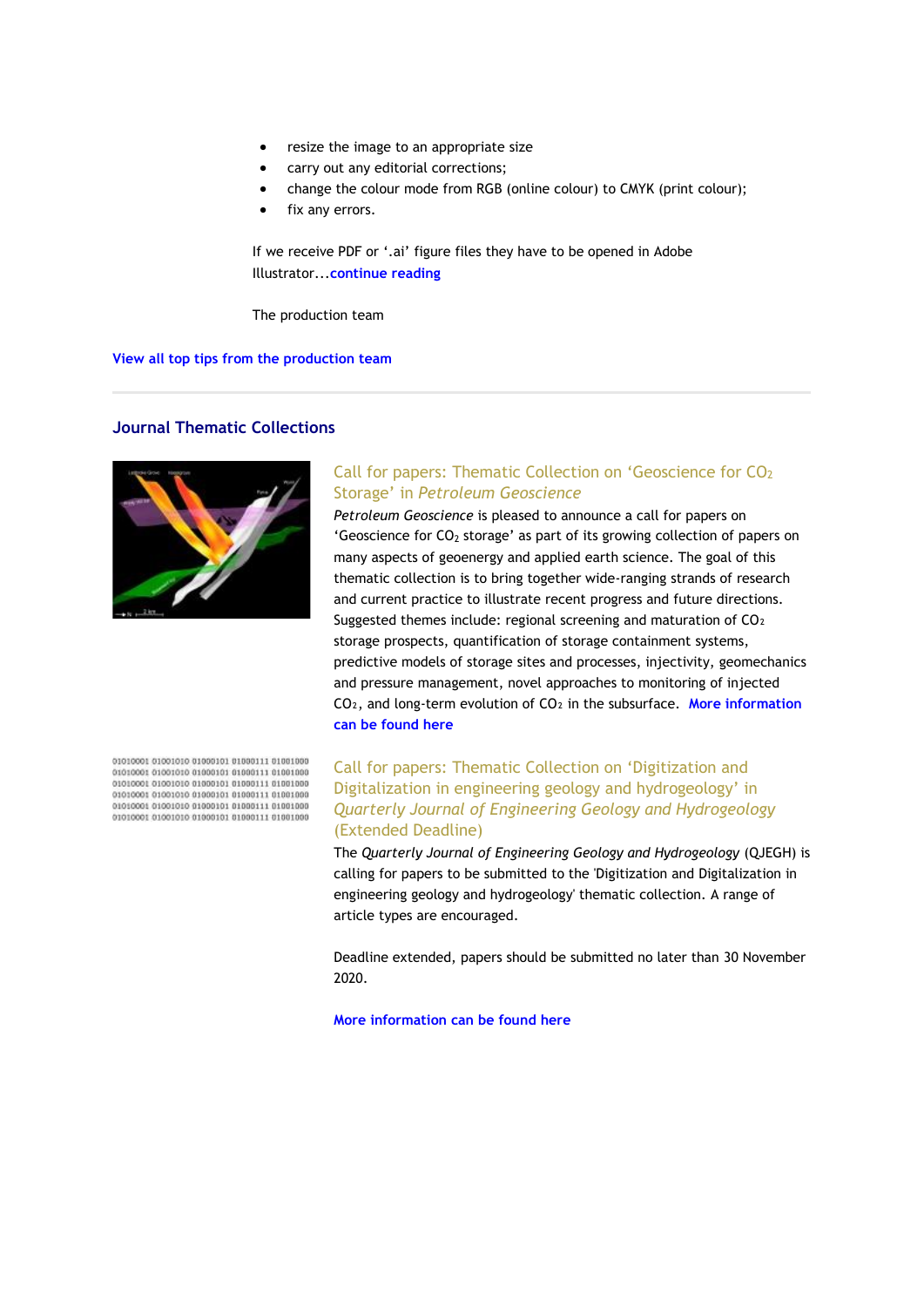

Call for papers: Thematic Collection on 'Climate change and resilience in Engineering Geology and Hydrogeology' in *Quarterly Journal of Engineering Geology and Hydrogeology* (Extended Deadline)

The *Quarterly Journal of Engineering Geology and Hydrogeology* (QJEGH) is calling for papers to be submitted to 'Climate change and resilience in Engineering Geology and Hydrogeology' thematic collection. A range of article types are encouraged, including research articles and case studies that consider the impacts of a changing climate on geological and hydrogeological systems and/or the use of engineering geology and hydrogeology in mitigation of and adaptation for climate change.

Deadline extended, papers should be submitted no later than 31 March 2021.

**[More information can be found here](https://eur01.safelinks.protection.outlook.com/?url=http%3A%2F%2Fgeologicalsociety.msgfocus.com%2Fc%2F14uQcXXUkL0wE7BPrg4X&data=02%7C01%7Cphilippa.badman%40geolsoc.org.uk%7C6a25191747ce42cf036308d83882489d%7C8793af0570194bd4bcbe1895301e92f9%7C0%7C0%7C637321479499946926&sdata=QtqKTqhF1Nd6TLVR9M1NDoSCuFRhtaByDTS24JElUVU%3D&reserved=0)**

# **Heartiest congratulations to the authors of the most read papers in March 2020 in the Lyell Collection**



## **Journal of the Geological Society**

**[Where does the time go? Assessing the chronostratigraphic fidelity of sedimentary](https://eur01.safelinks.protection.outlook.com/?url=http%3A%2F%2Fgeologicalsociety.msgfocus.com%2Fc%2F14uQhCgCBX0tomOg8ASi&data=02%7C01%7Cphilippa.badman%40geolsoc.org.uk%7C6a25191747ce42cf036308d83882489d%7C8793af0570194bd4bcbe1895301e92f9%7C0%7C0%7C637321479499946926&sdata=0HDk%2BD0iSsdyIhKSmdzNMM9BpBFCNWpF5cAGcXqbRUU%3D&reserved=0)  geological outcrops in the Pliocene–[Pleistocene Red Crag Formation, eastern England](https://eur01.safelinks.protection.outlook.com/?url=http%3A%2F%2Fgeologicalsociety.msgfocus.com%2Fc%2F14uQhCgCBX0tomOg8ASi&data=02%7C01%7Cphilippa.badman%40geolsoc.org.uk%7C6a25191747ce42cf036308d83882489d%7C8793af0570194bd4bcbe1895301e92f9%7C0%7C0%7C637321479499946926&sdata=0HDk%2BD0iSsdyIhKSmdzNMM9BpBFCNWpF5cAGcXqbRUU%3D&reserved=0)**

By Neil S. Davies, Anthony P. Shillito and William J. McMahon



## **Quarterly Journal of Engineering Geology and Hydrogeology**

**[Natural attenuation of fatty acid methyl esters \(FAME\) in soil and groundwater](https://eur01.safelinks.protection.outlook.com/?url=http%3A%2F%2Fgeologicalsociety.msgfocus.com%2Fc%2F14uQkIt6850rdRBSBu4w&data=02%7C01%7Cphilippa.badman%40geolsoc.org.uk%7C6a25191747ce42cf036308d83882489d%7C8793af0570194bd4bcbe1895301e92f9%7C0%7C0%7C637321479499956915&sdata=9VfseSWMBGFeD%2FEhbSO69uWRcTe1sYKBOHGT7a7hoHA%3D&reserved=0)**

By Alan O. Thomas, Maureen C. Leahy, Jonathan W. N. Smith and Mike J. Spence



# **Petroleum Geoscience: the international journal of geoenergy and applied earth science**

#### **[Geoscience and decarbonization: current status and future directions](https://eur01.safelinks.protection.outlook.com/?url=http%3A%2F%2Fgeologicalsociety.msgfocus.com%2Fc%2F14uQnOFzEd0p3mpv4ngK&data=02%7C01%7Cphilippa.badman%40geolsoc.org.uk%7C6a25191747ce42cf036308d83882489d%7C8793af0570194bd4bcbe1895301e92f9%7C0%7C0%7C637321479499966908&sdata=DaoHWGn1hmOqHd7oqM801jApDiZhNsiJxjocHkS030o%3D&reserved=0)**

By Michael H. Stephenson, Philip Ringrose, Sebastian Geiger, Michael Bridden and David Schofield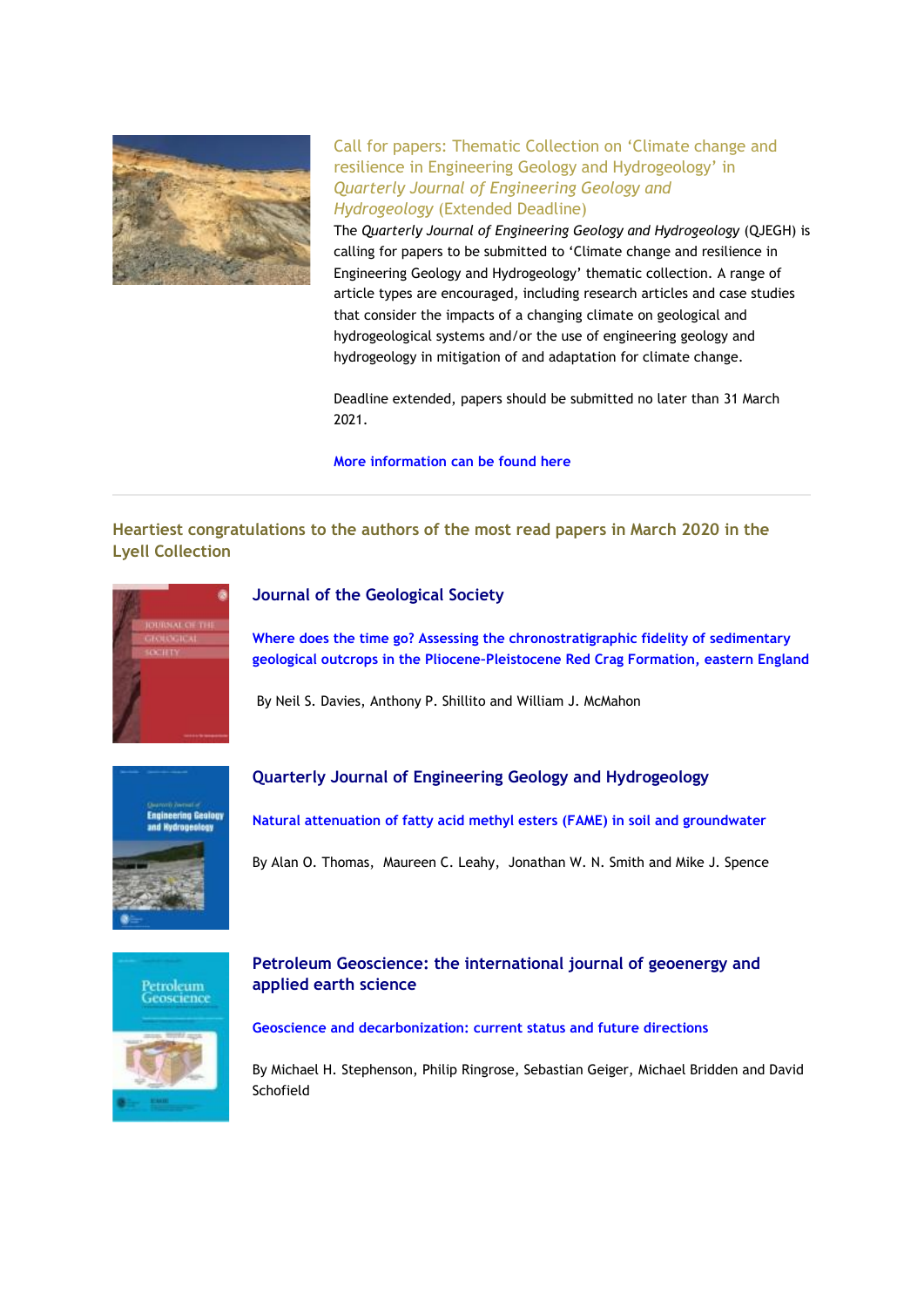

# **Geochemistry: Exploration, Environment, Analysis**

**[State-of-the-Art Analysis of Geochemical Data for Mineral Exploration](https://eur01.safelinks.protection.outlook.com/?url=http%3A%2F%2Fgeologicalsociety.msgfocus.com%2Fc%2F14uQqUS3al0mSRd7xgsY&data=02%7C01%7Cphilippa.badman%40geolsoc.org.uk%7C6a25191747ce42cf036308d83882489d%7C8793af0570194bd4bcbe1895301e92f9%7C0%7C0%7C637321479499976904&sdata=5SJBfnEmOKTegU2Eym%2FrGBgClD%2BzT85eGEJlcioq%2FQE%3D&reserved=0)**

By E.C. Grunsky and P. de Caritat

**Soutish Journal** of GEOLOGY

## **Scottish Journal of Geology**



**Primarily in remain forms followances** 

# **[Ice-Rafting in Lakes in the early Neoproterozoic: Dropstones in the Diabaig](https://eur01.safelinks.protection.outlook.com/?url=http%3A%2F%2Fgeologicalsociety.msgfocus.com%2Fc%2F14uQu14wGt0kIm0K09Fc&data=02%7C01%7Cphilippa.badman%40geolsoc.org.uk%7C6a25191747ce42cf036308d83882489d%7C8793af0570194bd4bcbe1895301e92f9%7C0%7C0%7C637321479499986901&sdata=f8fVUyOfxeVQ5rxvN%2BaASmb8YohfiTKlqE4ZCZpHxYE%3D&reserved=0)  [Formation, Torridon Group, NW Scotland](https://eur01.safelinks.protection.outlook.com/?url=http%3A%2F%2Fgeologicalsociety.msgfocus.com%2Fc%2F14uQu14wGt0kIm0K09Fc&data=02%7C01%7Cphilippa.badman%40geolsoc.org.uk%7C6a25191747ce42cf036308d83882489d%7C8793af0570194bd4bcbe1895301e92f9%7C0%7C0%7C637321479499986901&sdata=f8fVUyOfxeVQ5rxvN%2BaASmb8YohfiTKlqE4ZCZpHxYE%3D&reserved=0)**

By Adrian Hartley, Bartosz Kurjanski, Jessica Pugsley and Joseph Armstrong



# **Proceedings of the Yorkshire Geological Society**

**[Sedimentary context and palaeoecology of Gigantoproductus shell beds in the](https://eur01.safelinks.protection.outlook.com/?url=http%3A%2F%2Fgeologicalsociety.msgfocus.com%2Fc%2F14uQyFneXF0hsBdaHusx&data=02%7C01%7Cphilippa.badman%40geolsoc.org.uk%7C6a25191747ce42cf036308d83882489d%7C8793af0570194bd4bcbe1895301e92f9%7C0%7C0%7C637321479499996899&sdata=9NHnk27JSPhcq24ojH0SARIfyTw0zWVGMdS9BcUSFLg%3D&reserved=0)  [Mississippian Eyam Limestone Formation, Derbyshire carbonate platform, central](https://eur01.safelinks.protection.outlook.com/?url=http%3A%2F%2Fgeologicalsociety.msgfocus.com%2Fc%2F14uQyFneXF0hsBdaHusx&data=02%7C01%7Cphilippa.badman%40geolsoc.org.uk%7C6a25191747ce42cf036308d83882489d%7C8793af0570194bd4bcbe1895301e92f9%7C0%7C0%7C637321479499996899&sdata=9NHnk27JSPhcq24ojH0SARIfyTw0zWVGMdS9BcUSFLg%3D&reserved=0)  [England](https://eur01.safelinks.protection.outlook.com/?url=http%3A%2F%2Fgeologicalsociety.msgfocus.com%2Fc%2F14uQyFneXF0hsBdaHusx&data=02%7C01%7Cphilippa.badman%40geolsoc.org.uk%7C6a25191747ce42cf036308d83882489d%7C8793af0570194bd4bcbe1895301e92f9%7C0%7C0%7C637321479499996899&sdata=9NHnk27JSPhcq24ojH0SARIfyTw0zWVGMdS9BcUSFLg%3D&reserved=0)**

By L. S. P. Nolan, L. Angiolini, F. Jadoul, G. Della Porta, S. J. Davies, V. J. Banks, M. H. Stephenson and M. J. Leng



# **Special Publications**

**[The history of the European oil and gas industry \(1600s](https://eur01.safelinks.protection.outlook.com/?url=http%3A%2F%2Fgeologicalsociety.msgfocus.com%2Fc%2F14uQBLzItN0fi60NanEL&data=02%7C01%7Cphilippa.badman%40geolsoc.org.uk%7C6a25191747ce42cf036308d83882489d%7C8793af0570194bd4bcbe1895301e92f9%7C0%7C0%7C637321479500006888&sdata=PWnMeIeaMR3B2JnHBvE8U4kfsgHw7WAr8HSCZ6nv0Po%3D&reserved=0)–2000s)**

By Jonathan Craig, Francesco Gerali, Fiona MacAulay and Rasoul Sorkhabi



## **Memoirs**

**[Active tectonics of Myanmar and the Andaman Sea](https://eur01.safelinks.protection.outlook.com/?url=http%3A%2F%2Fgeologicalsociety.msgfocus.com%2Fc%2F14uQERMbZV0d7AOpDgQZ&data=02%7C01%7Cphilippa.badman%40geolsoc.org.uk%7C6a25191747ce42cf036308d83882489d%7C8793af0570194bd4bcbe1895301e92f9%7C0%7C0%7C637321479500016876&sdata=DQMk1pccGGvoGtSMwSWFwfLcFken1ofi3ccbDBNCOsQ%3D&reserved=0)**

<span id="page-3-0"></span>By R. A. Sloan, J. R. Elliott, M. P. Searle and C. K. Morley

# **Publishing House Staff Contact Details**

**Journal of the Geological Society**: **[Contact Patricia Pantos](mailto:jgs@geolsoc.org.uk)**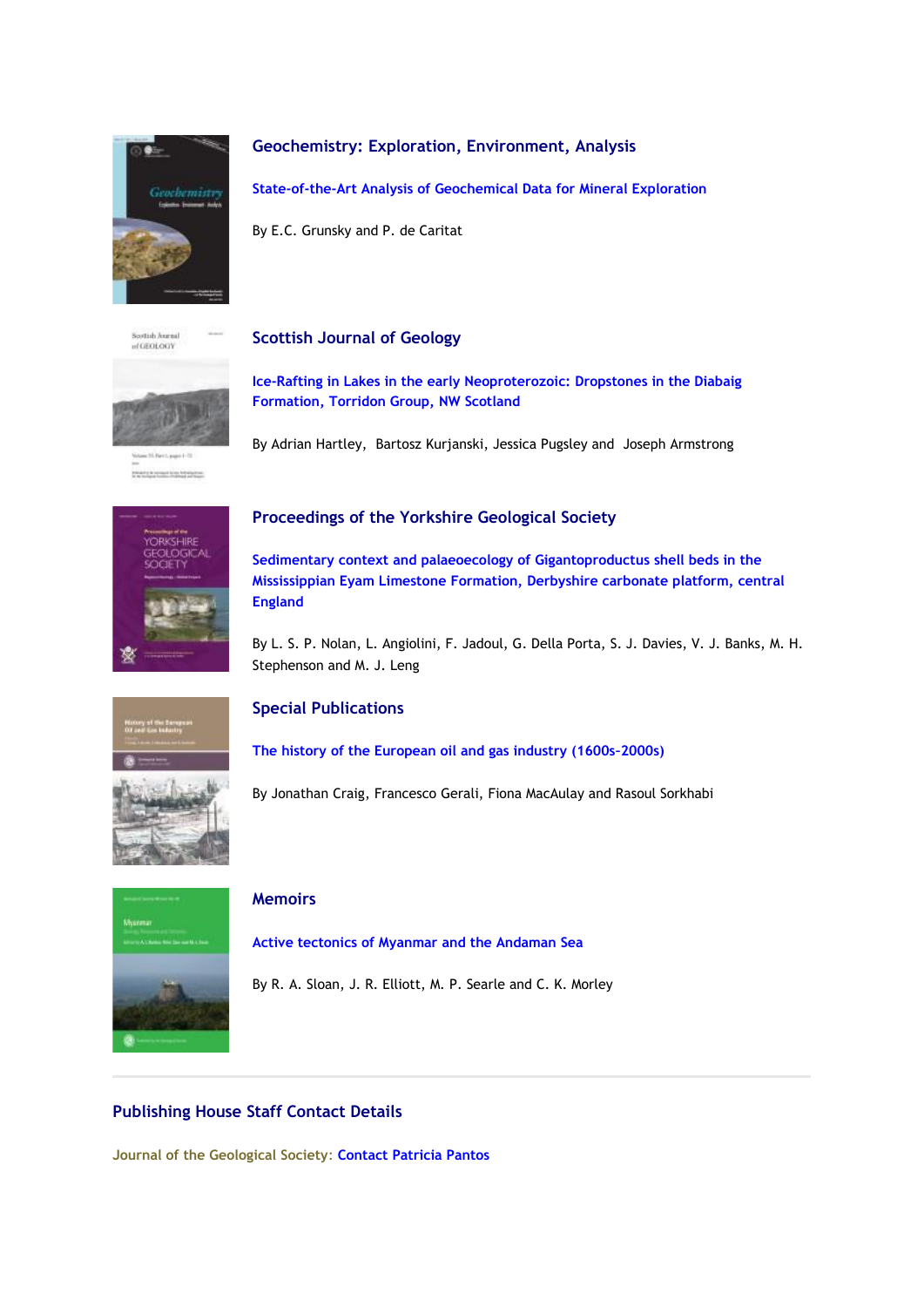**Quarterly Journal of Engineering Geology and Hydrogeology[:](https://eur01.safelinks.protection.outlook.com/?url=http%3A%2F%2Fgeologicalsociety.msgfocus.com%2Fc%2F14uQGpSqKZ0c2lddRIs6&data=02%7C01%7Cphilippa.badman%40geolsoc.org.uk%7C6a25191747ce42cf036308d83882489d%7C8793af0570194bd4bcbe1895301e92f9%7C0%7C0%7C637321479500016876&sdata=K0FdrC8PCbRbU5aSx7scmwa2i0Rybl8cOnBHQx7F01U%3D&reserved=0) [Contact Helen Floyd-Walker](https://eur01.safelinks.protection.outlook.com/?url=http%3A%2F%2Fgeologicalsociety.msgfocus.com%2Fc%2F14uQGpSqKZ0c2lddRIs6&data=02%7C01%7Cphilippa.badman%40geolsoc.org.uk%7C6a25191747ce42cf036308d83882489d%7C8793af0570194bd4bcbe1895301e92f9%7C0%7C0%7C637321479500016876&sdata=K0FdrC8PCbRbU5aSx7scmwa2i0Rybl8cOnBHQx7F01U%3D&reserved=0)**

**Petroleum Geoscience: [Contact Lucy Bell](mailto:pg@geolsoc.org.uk)**

**Geochemistry: Exploration, Environment, Analysis: [Contact Lucy Bell](mailto:geea@geolsoc.org.uk)**

**Proceedings of the Yorkshire Geological Society: [Contact Lucy Bell](mailto:pygs@geolsoc.org.uk)**

**Scottish Journal of Geology: [Contact Helen Floyd-Walker](mailto:qjegh@geolsoc.org)**

**Special Publications and memoirs:** To propose a book: **[contact Maggie Simmons](mailto:maggie.simmons@geolsoc.org.uk)** and **[Bethan Phillips](mailto:bethan.phillips@geolsoc.org.uk)**. For queries related to production contact **[Jo Armstrong](mailto:jo.armstrong@geolsoc.org.uk)**, **[Samuel Lickiss](mailto:samuel.lickiss@geolsoc.org.uk)**. **For book submission queries: [Contact](mailto:EditorialOffice@geolsoc.org.uk)  [Bethan Phillips](mailto:bethan.phillips@geolsoc.org.uk)**.

For anything else email **[hello@geolsoc.org.uk](mailto:hello@geolsoc.org.uk)**



## **[View Collection](https://eur01.safelinks.protection.outlook.com/?url=http%3A%2F%2Fgeologicalsociety.msgfocus.com%2Fc%2F14uQJw4Uh709RQ0QkBEk&data=02%7C01%7Cphilippa.badman%40geolsoc.org.uk%7C6a25191747ce42cf036308d83882489d%7C8793af0570194bd4bcbe1895301e92f9%7C0%7C0%7C637321479500026874&sdata=g9SPby%2BZqFTT1KhO8KvqPH5ZT5GHas%2FablMFkbQn1W4%3D&reserved=0)**

## **Year of Life Collection**

The evolution of life on Earth has been intrinsically linked to the planet's climatic and biogeochemical state for several billion years. From microbes living deep in the crust to Himalayan tardigrades, and from the search for life's origins to predicting the future climate, life has occupied, adapted to and shaped virtually every environment with impacts across the breadth of the geosciences. This collection, part of the Society's Year of Life 2020, aims to collate recent and seminal papers that cover the breadth of geoscience research into...**[read more](https://eur01.safelinks.protection.outlook.com/?url=http%3A%2F%2Fgeologicalsociety.msgfocus.com%2Fc%2F14uQL4b92b08MApEz3fr&data=02%7C01%7Cphilippa.badman%40geolsoc.org.uk%7C6a25191747ce42cf036308d83882489d%7C8793af0570194bd4bcbe1895301e92f9%7C0%7C0%7C637321479500036874&sdata=ZrhHJidVZqBR9hMg9xJRH14q2cgueznIBG%2BYLNSN0Zs%3D&reserved=0)**

Guest Editors of the Year of Life Collection **Heda Agić**, University of California Santa Barbara, United States of America, **William Foster**, University College Dublin, Ireland, **Sophie Nixon**, University of Manchester, United Kingdom, **Sean McMahon**, University of Edinburgh, United Kingdom & **Duncan Murdock**, Oxford University Museum of Natural History, United Kingdom